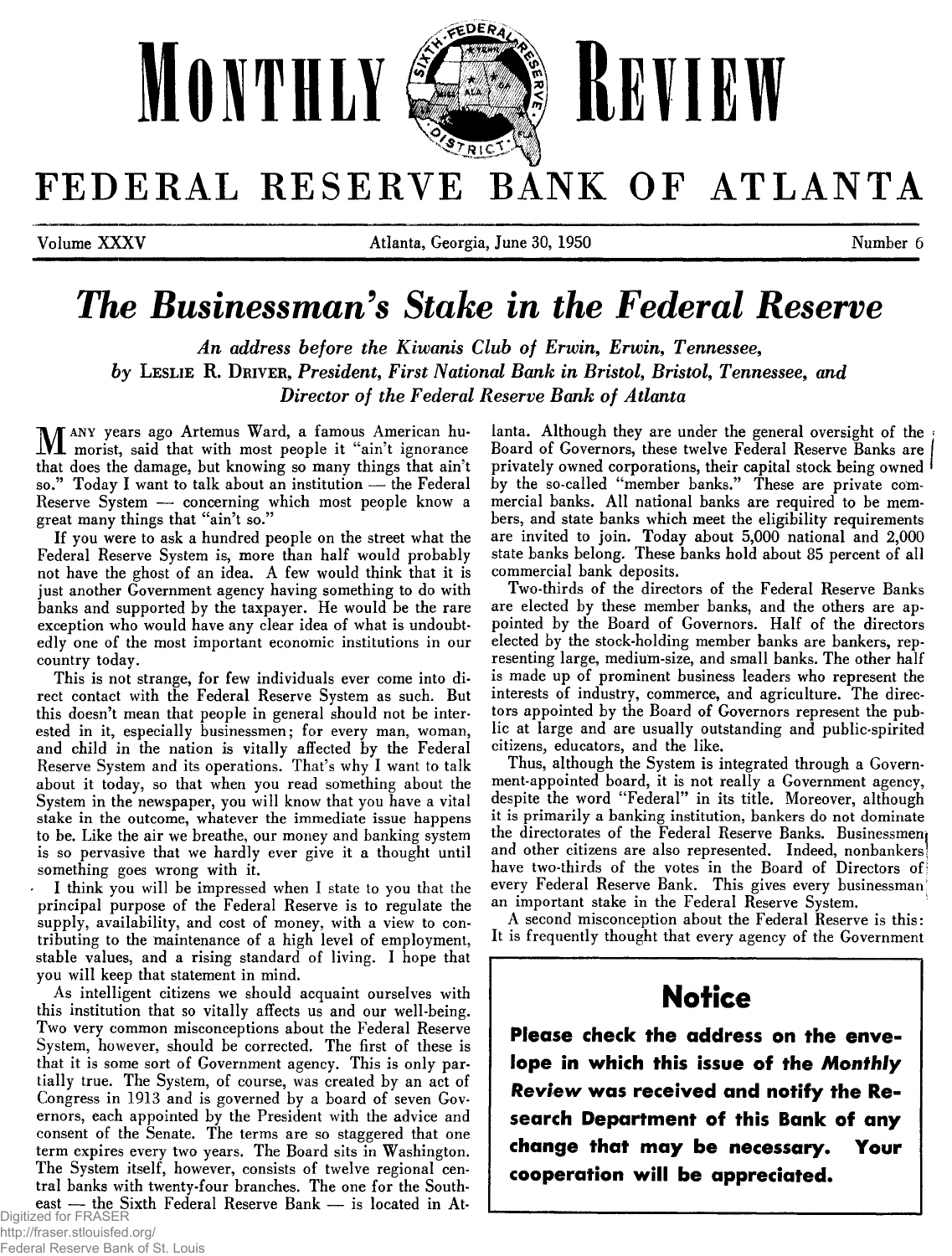is a contrivance of the devil for the wasting of the taxpayer's money. But let me say this - the Federal Reserve System does not cost the Government or the taxpayer a penny. It is self-financing out of its own earnings. The Federal Reserve Banks pay their stock-holding member banks a legally restricted dividend of 6 percent a year, but 90 percent of their net earnings are handed over to the United States Treasury.  $\cdot$  In 1948 the Federal Reserve Bank of Atlanta paid the Treasury over 10 million dollars, while the whole system paid in over 190 million dollars. The System is, thus, not a burden on the taxpayer or on the Government. On the contrary, these contributions to the Treasury actually lighten the taxpayer's **burden.**

Another thing should be noted about the Federal Reserve **Banks — although they are private corporations, they are not** operated for profit. They do, indeed, make profits under certain favorable conditions, but, as I just said, the bulk of these profits are returned to the Government, which represents the public. These Banks were not set up to make money, but rather to maintain monetary and credit conditions conducive to the prosperous development of industry, commerce, and agriculture. You see, they were set up primarily **to serve you and your interests. That is another stake that** you have in the System - another reason why you, as busi**nessm en, should be interested in the System 's w elfare.**

To arouse and maintain your interest in the Federal Reserve System, however, will require an act of will on your part because few of you, unfortunately, have ever seen a Federal Reserve Bank. After all, there are only twelve of them in the country. You do have a direct contact with the System. however, by way of your local bank, if it happens to be a member of the System. You have an indirect contact even if your bank is not a member. For it is through the banking structure of the country that the System tries to do what it **is supposed to do —** *maintain sound monetary and credit conditions in the interest of a generally prosperous economy***. I** want to tell you a little about how the System attempts to do this, but first I would like to mention a few of its many other **services.**

One of these is that of acting as a bank for bankers. As president of a bank, I like to think that my institution ren**ders an im portant service to its custom ers. T hey deposit their** funds in the bank and can then pay each other by means of checks so that little money need leave the bank. There is only a shift of balances from one account to another. This is a **great convenience to the custom ers and it is good for the** country as a whole for it economizes in the use of currency. Our customers, of course, can withdraw cash if they wish. But every coin and every piece of paper money in their pockets has come into circulation through some bank, which got it from a Federal Reserve Bank. Of approximately 27 billion dollars of money in circulation, about 23 billion are in Federal Reserve notes. Through the operations of the Federal Reserve System, the amount of currency in circulation automatically adjusts itself to the demands of individuals and business firms — expanding as demand increases and con**tracting as it dim inishes.**

**Our custom ers, naturally, cannot get cash from us unless** they have a deposit in the bank. Similarly, we cannot get currency from the Federal Reserve Bank unless we carry a deposit there. Our deposit with the Federal Reserve is called **our "reserve account." A ll mem ber banks are required to carry their reserves with the Federal Reserve Bank.**<br>Digitized for FRASER

As I have just said, the customers of my bank can pay each other by check without any movement of funds whatsoever. But that isn't all. They can pay people all over the country in the same way. For just as my bank acts as a clearing house for the checks of its customers, so the Federal Reserve Bank acts as a clearing house for checks drawn on all the member banks of the District. And that still isn't the end of the story. The twelve Federal Reserve Banks carry their legally prescribed reserves in what is known as the Interdistrict Settlement Fund. This fund acts as a clearing house for the twelve **Federal Reserve Banks. In 1948 the System handled two** billion checks totaling in amount over 900 billion dollars. Checks constitute nine-tenths of our money supply in making<br>payments. Thus, through the individual commercial bank. Thus, through the individual commercial bank, through the Federal Reserve Bank in the District, and through the Interdistrict Settlement Fund, it becomes possible for an enormous volume of business to be done all over the country with a minimum movement of cash. The ease with which payments by check can be made in any part of the country thus depends upon the smooth working of the Federal Re**serve System . It works so sm oothly, indeed, that it is hard for us to im agine the confusion, the delay, the chaos that** would result if by some ill chance it should suddenly break down. Whether you are aware of it or not, this is another **stake that you have in the System .**

A further service that the local bank renders to its customers is the making of loans. Everyone at some time or other finds it necessary or advantageous to borrow. That is what a **com m ercial bank is for. To m ake loans to its custom ers. But** in order to accommodate their customers, banks must themselves sometimes become borrowers. When a member bank **needs to borrow in order to extend further loans to its custom ers, it can alw ays do so from its Federal Reserve Bank on** any good assets. As bankers, therefore, our ability to serve businessmen and other individuals is made possible by the Federal Reserve System - by our ability, through it, to draw upon the resources of the whole banking system. There thus need never be a shortage of funds available to credit**w orthy borrowers.**

**The Federal R eserve Banks also perform certain im portant** functions for the Government. The issuing and redeeming and servicing of Government bonds, for example, which a 257-billion-dollar debt entails, is done by these banks. Without the Federal Reserve Banks, the financing of the recent war would have been extremely difficult, for the Government, like the rest of us, must sometimes become a borrower, especially in time of war. When such a situation arises, the Federal Reserve-Banks are one important source from which the Government can get credit. These Banks also act as fiscal agents and custodians for the Commodity Credit Corporation and they are now taking over the receipt of withholding taxes for Government account. Moreover, when consumer credit control was still in force, its administration was vested in the Federal Reserve Banks.

We come now to the main purpose of the Federal Reserve System — the maintenance of sound credit conditions — and how it tries to accomplish this task. Since the end of the war, we have had some experience with inflation. We have seen **the general price level rise to record heights and the value of** money melt away in consequence. Most of us also had some **experience w ith deflation in the early thirties. In those days** we saw prices fall to ruinous levels, and businesses by the thousands going bankrupt, while millions walked the streets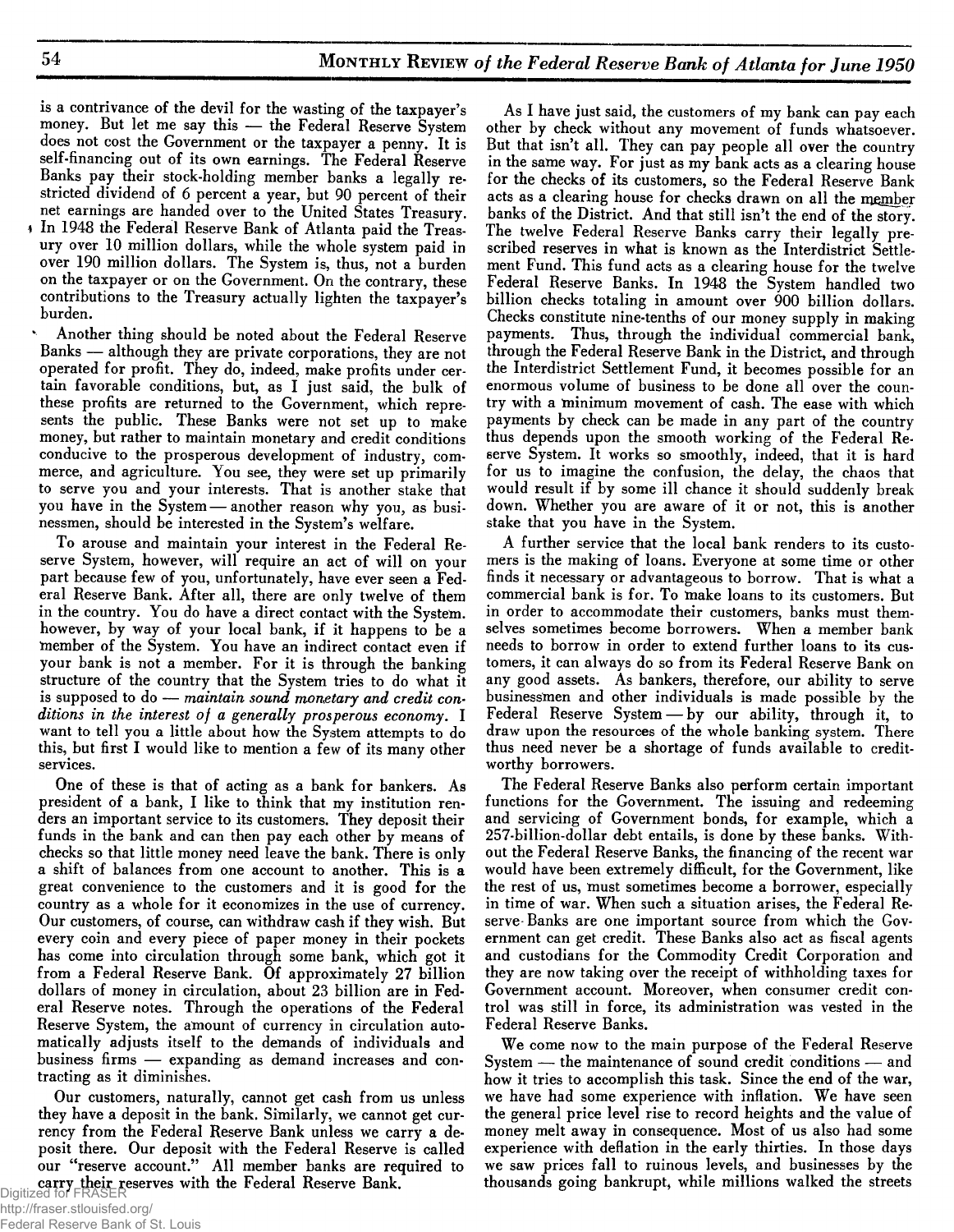seeking jobs that were not to be found. These violent changes in the value of money, up and down, although they may favor certain groups, nevertheless work immeasurable hardship on the great majority of people. They certainly make it difficult for any businessman to plan his business rationally.

What causes these violent changes in the value of money, remembering that bank credit is our main form of money? Fundamentally the trouble lies in the relation between the volume of money and the volume of goods and services to be bought with money. When the stream of money grows faster than the stream of goods, we have rising prices  $-$  inflation. When the stream of money does not grow as fast as the stream of goods we have falling prices — deflation. The Federal Reserve tries to minimize these fluctuations by influencing the size of the money stream in such a way that it will more nearly match the size of the goods stream.

How does it do this? Let us see. The ability of a member bank to extend credit to its customers, and thus add to the supply of money, depends upon the size of the reserve which it carries with the Federal Reserve Bank. For each dollar in its reserve account, a bank can extend five or six dollars in deposit credit to its customers. The more dollars it has in its reserve, therefore, the more credit it can extend. The fewer dollars, the less credit it can extend. Because the Federal Reserve has the power, within certain limits prescribed by law, to vary the reserve requirement for member banks, it has, consequently, the power to restrict or to increase the banks' ability to extend credit to their customers.

The Federal Reserve works to this same end in still another way — through the buying and selling of Government securities in the open market. When the Federal Reserve buys securities, it obviously puts money into the hands of the persons from whom the securities are bought. This money eventually finds its way into the banks and thence into their reserve accounts, where it enables them to extend more credit. On the other hand, when the Federal Reserve sells securities in the open market, it takes money out of the accounts of the purchasers and so, ultimately, reduces the reserve accounts of the banks. In this way the ability of banks to extend credit is diminished. The Federal Reserve can therefore act upon reserves either directly, by varying reserve requirements, or, indirectly, through its buying and selling of securities, providing banks with reserves by buying operations, or depriving them of reserves by selling. Still another method is to influence the volume of borrowing by member banks from the Federal Reserve Banks by raising or lowering the discount rate. A higher rate makes it more expensive for member banks to increase their reserves through borrowing and thus tends to discourage credit expansion. A decrease in the discount rate makes it less expensive for the member banks to increase their reserves and, therefore encourages credit expansion. This is relatively ineffective now when reserves can be obtained by selling Government securities — held to such a large extent by the banks.

It is primarily through the use of these instruments that the Federal Reserve seeks to minimize fluctuations in the value of money and so to protect business from its tendency to go through disastrous booms and busts.

Of course the Federal Reserve System has not worked perfectly — no human institution ever does. In the first place, only a part of the banking system has accepted the voluntary discipline involved in membership in the System. Many banks remain outside the System. In the second place, too many other things are involved in the problem of inflation Digitized for FRASER

and deflation for it to be solved completely or solely by monetary means. Nevertheless, imperfect though it be, the Federal Reserve is today the only instrument that exists primarily for the protection of business and the public against these violent changes in the value of money. It is the only alternative to direct Government intervention if the nation is to be protected to any degree at all against violent business fluctuations. Federal Reserve actions, even though adapted to changing conditions, tend to be unpopular because if effective they place the System in position of constantly bucking the popular trend. But it is a job which must be done and when done successfully results in great benefits for every individual and every business firm, proving again your stake in this System and your interest in preserving, extending, and improving it.

In order to formulate its policies so that they may best serve the interests of the whole economy, the Board of Governors must know as much as it can about business conditions as they continuously change. It must have at its disposal an enormous body of facts upon which to base decisions. To collect these facts, the Board maintains a large staff of economists, statisticians, and other highly trained professional men. Each Federal Reserve Bank maintains a similar but smaller staff in its Research Department to collect figures and to study the economic problems of its particular District. Neither the Board nor the Federal Reserve Banks keep this information secret, for they know that it is valuable to business as well as to System authorities. It is therefore the policy of the System to make this information public. The Board of Governors publishes monthly the *Federal Reserve Bulletin,* which may be obtained for a very small charge. This publication is one of the most complete, authoritative, and up-to-the-minute compilations of business figures in the country.

Each Federal Reserve Bank also publishes one or more monthly periodicals which may be received regularly, without cost, merely by requesting them. In addition to its *Monthly Review*, the Federal Reserve Bank of Atlanta, for example, also publishes a *Bankers Farm Bulletin* as a special service to the numerous country banks in this District keeping them informed of important agricultural developments and letting them know what other banks are doing and how the problems of our rapidly changing southern agriculture are being met. Many mimeographed releases are also put out dealing with current developments in various kinds of business. These, too, are available free to those who may be interested.

In the short time at my disposal, I have been able to give you only a few of the high-lights of the Federal Reserve System. I wish I could have told you more about it. If you ever have the opportunity to do so, I wish you would visit one or another of the Federal Reserve Banks or their Branches. You will receive a cordial welcome from all of its officers and employees. You will find all of them eager to tell you everything they can about their work. They are not operating secretly and in the dark. You will discover that a Federal Reserve Bank is not a cold, austere, and impersonal institution. You will find, on the contrary, a warm and friendly group of highly competent and devoted men who are working in the interest of a more prosperous America. You will come away from such a visit, I am sure, with a wholesome respect for this the greatest central banking system in the world, the Federal Reserve System, of which my bank and thousands like it are proud to be members.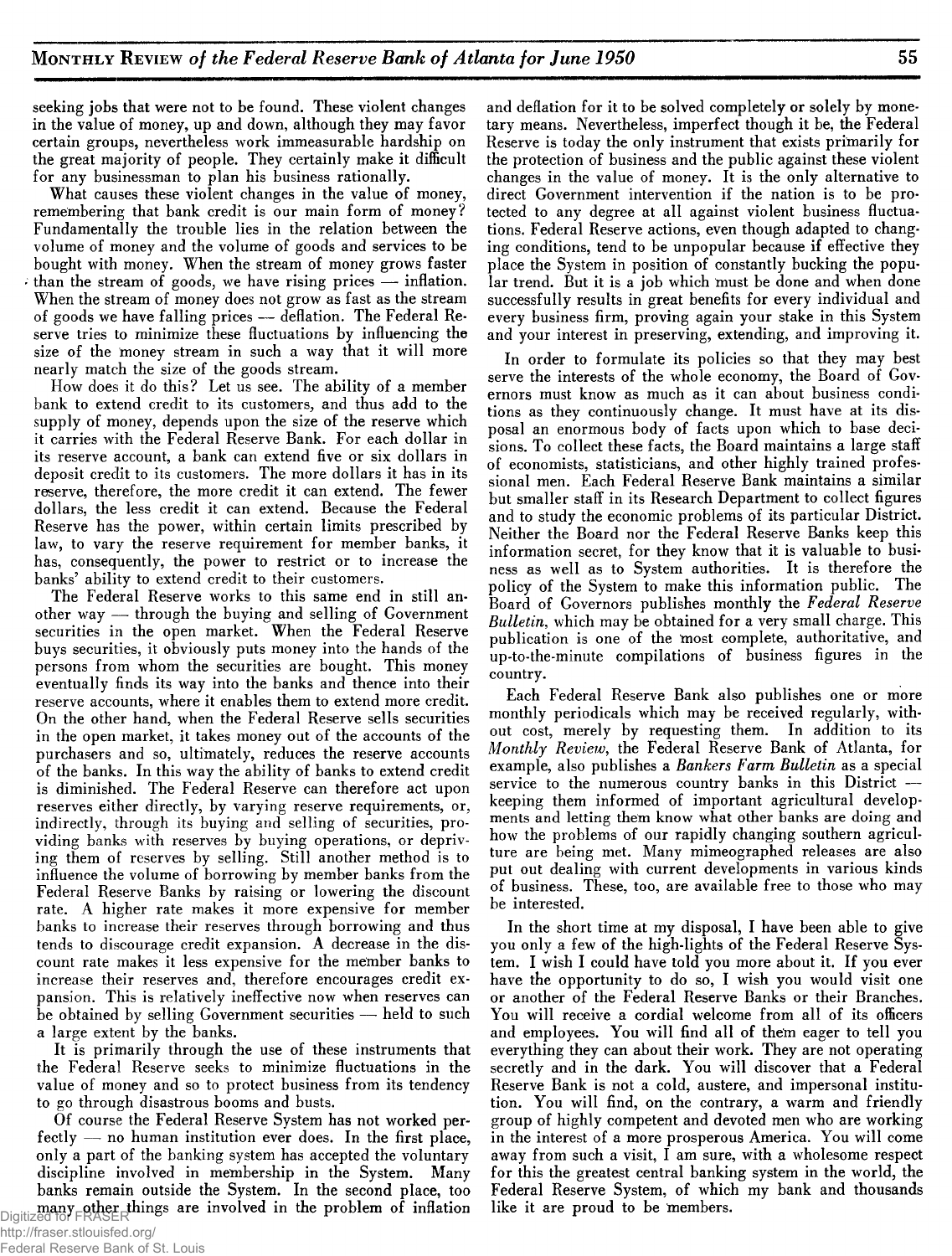# *Deposit Growth at Georgia Member Banks*

WHEN the 396 commercial banks in Georgia added up the<br>mounts they had to the credit of their depositors on<br>December 31, 1040, they arrived at a total of 1.624 million amounts they had to the credit of their depositors on December 31, 1949, they arrived at a total of 1,624 million dollars. Just ten years before, the year-end total was only 496 million dollars. This 227-percent increase raised per capita bank deposits from 159 dollars at the end of 1939 to 508 dollars at the end of 1949.

Data on deposits at all Georgia banks for earlier periods are more difficult to obtain. Deposit changes at banks that are members of the Federal Reserve System, however, fairly well reflect changes at all banks. About 70 percent of the total bank deposits in Georgia are kept at member banks, a ratio which has changed little over the years.

In general, bank deposits change because of an increase or a decrease in the credit granted by the nation's banks. Economic conditions governing credit throughout the country, of course, have been the most important factors governing the level of deposits at Georgia member banks. But during the last thirty years, there have been many times when Georgia bankers have seen the deposits at their banks change in a different degree or in a different direction than deposits in other parts of the country. Most of these differences can be traced to dissimilarities in the rates of income growth and decline.

#### **Depression After World War I**

One of those periods was from 1919 through 1921. The events of those years have been deeply etched in the memories of Georgia bankers whose experience dates back thirty years or more. They saw their bank deposits shrink by a third in the three years, most of the drop occurring in 1919. Banks all over the country were losing deposits during this period— the primary postwar depression after World War —but their loss amounted to only 10 percent.

Cotton was king in Georgia in those days. Loans and deposits had been expanded on the basis of cotton, which sold in the middle of 1920 for over 40 cents a pound. In August of that year, the price began to drop and by mid-1921 it had fallen to around 12 cents. With about 40 percent of the state's income coming from agriculture, Georgia's whole economy felt the impact of this decline.

roughly paralleled growth throughout the nation. At the end of 1926, however, deposits were lower than at the end of 1925, contrary to the national trend. Moreover, although Georgia deposits remained practically unchanged from 1926 through 1928, deposits throughout the country expanded.

The period from 1925 through 1928 demonstrates how the relative rates of income changes in any area can influence the flow of deposits into and out of the area. Agriculture was less important as a source of income than in the early part of the decade, but was still the direct source of a fifth of the income received by individuals as well as a very important indirect source of most of the remaining four-fifths.

Cash farm income in Georgia was 20 percent lower in 1926 than in 1925; national farm income declined only 4 percent. Georgia agriculture fared worse during the years that followed than agriculture throughout the country. And in 1932 cash receipts from Georgia farm marketings were only 31 percent of what they had been in 1925. This decline was accompanied by a loss of over 25 percent in deposits of the Georgia member banks.

#### **Wartime Growth and Postwar Decline**

After the low point in 1933, recovery at Georgia banks again paralleled that of the country as a whole. At the beginning of the war period in 1939, deposits at Georgia member banks were at about the same position relative to deposits at all member banks as they had been twenty years earlier.

Most persons are familiar with the wartime developments that increased deposits at practically every bank in the country. But the growth at Georgia banks exceeded the national rate of growth. By the end of 1945, deposits were 231 percent greater than at the end of 1939, compared with an increase of 163 percent for the country as a whole.

In Georgia, total deposits declined after the war just as they did elsewhere. The decline in 1946 was accounted for primarily by the use of the Treasury's war-loan accounts to retire bank-held Government securities. Each year since then, however, deposits at Georgia member banks have been lower than at the end of the preceding year. By the end of 1949, Georgia deposits were 4 percent less than they were at the end of 1946, whereas for the nation, deposits rose 4 percent.



Recovery from the low point in 1921 at Georgia banks

http://fraser.stlouisfed.org/

Federal Reserve Bank of St. Louis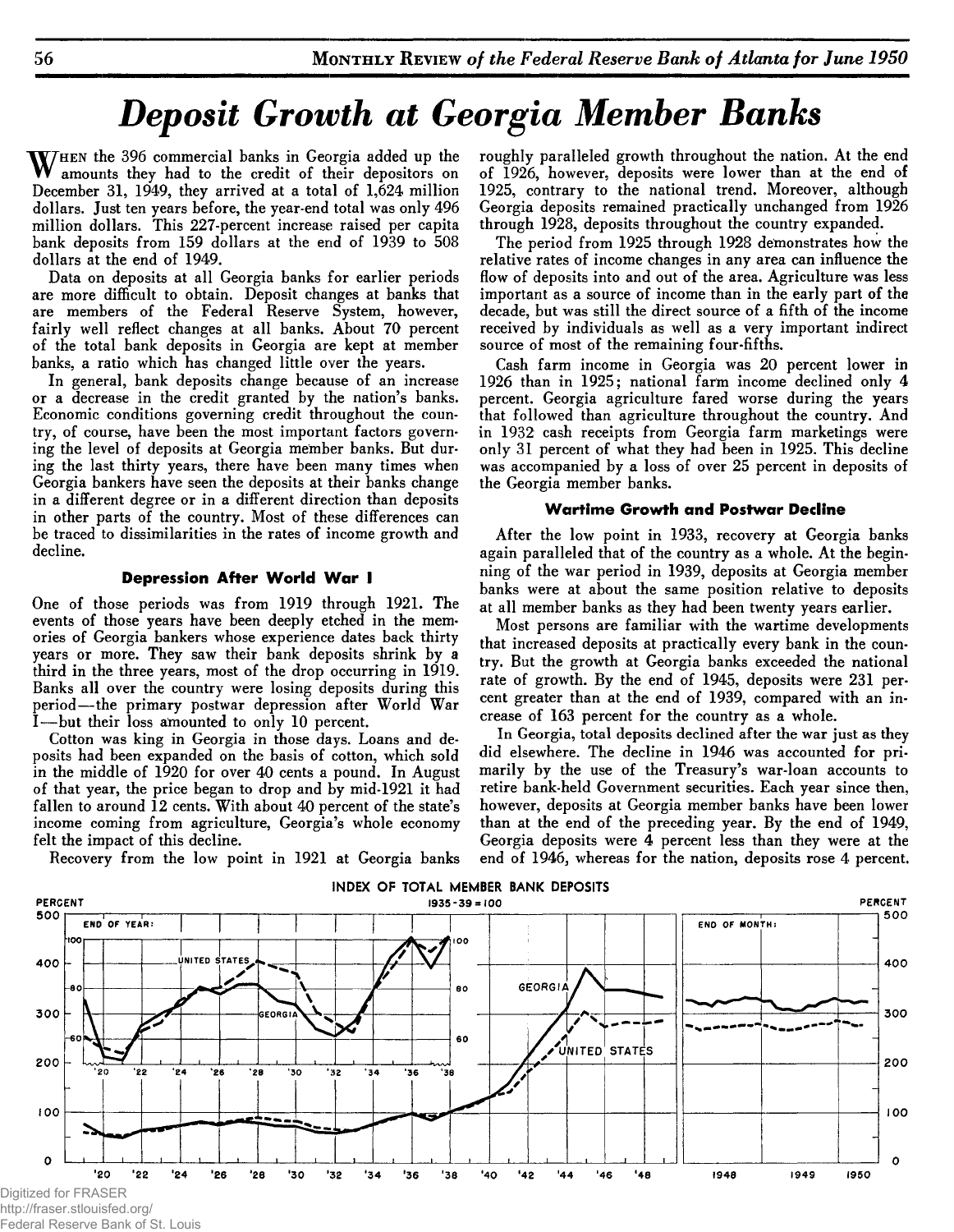The deposit decline since 1946 at Georgia member banks cannot be blamed on a decline in income. United States Department of Commerce estimates of income payments to individuals in Georgia show a growth of 6 percent between 1946 and 1947 and one of 5 percent between 1947 and 1948. Estimates are not yet available for 1949, but it is probable that income was less than in 1948. A more likely explanation is that income was not expanding as rapidly in Georgia as elsewhere. For the same two periods, income payments in the nation increased 10 and 9 percent, respectively.

Industrial development in Georgia since the war has been characterized by a substantial growth but not the spectacular rise that is typical in some parts of the country. Moreover, because its manufacturing is concentrated in the nondurable lines, the state's income was increased less by the postwar boom in durable goods sales than income elsewhere. At the same time, many Georgians were using their accumulated bank balances to buy the durable goods manufactured in other regions that they could not get during the war. The result was a drain on Georgia bank deposits. Finally, agricultural income declined in 1949.

| TOTAL DEPOSITS AT GEORGIA MEMBER BANKS |                    |  |  |
|----------------------------------------|--------------------|--|--|
|                                        | Classified by Area |  |  |

|                      | Percent Change, End of Year |         |         |         |         |  |  |  |  |  |
|----------------------|-----------------------------|---------|---------|---------|---------|--|--|--|--|--|
| Area*                | 1939-45                     | 1945-46 | 1946-48 | 1948-49 | 1939-49 |  |  |  |  |  |
| Atlanta Area         | $+224$                      | $-12$   | $-2$    | $-4$    | $+171$  |  |  |  |  |  |
| Atlanta              | $+211$                      | $-15$   | $-2$    | $-3$    | $+152$  |  |  |  |  |  |
| Outside Atlanta      | $+310$                      | $+0$    | $+0$    | $-4$    | $+296$  |  |  |  |  |  |
| Augusta              | $+185$                      | $-4$    | $-4$    | $+10$   | $+188$  |  |  |  |  |  |
| Columbus, (Ga.) Area | $+325$                      | $+9$    | $-2$    | $+2$    | $+360$  |  |  |  |  |  |
| Savannah $\ldots$    | $+248$                      | $-13$   | $-4$    | $-2$    | $+183$  |  |  |  |  |  |
| South $Georgia$      | $+142$                      | $-16$   | $+12$   | $-4$    | $+117$  |  |  |  |  |  |
| Georgia Total        | $+231$                      | $-11$   | $-2$    | $-2$    | $+182$  |  |  |  |  |  |
| Sixth District Total | $+254$                      | $-8$    | $+1$    | $+0$    | $+228$  |  |  |  |  |  |
| United States $+163$ |                             | $+9$    | $+2$    | $+2$    | $+151$  |  |  |  |  |  |

\* Areas include several counties surrounding each city.

Georgia farmers last year received 16 percent less from their marketings than they did in 1948. A decline at this rate thirty years ago would probably have had a much more noticeable effect on the level of Georgia bank deposits than it did last year, when total deposits declined only 2 percent. Agriculture still constitutes a very important source of income for Georgians, but its relative importance has declined considerably. Instead of accounting for almost 40 percent of the state's income as it did in 1919, it now accounts for somewhat less than 15 percent. Manufacturing pay rolls in 1919 made up only 12 percent of total income. Now the ratio is close to 20 percent. With a more diversified income base, therefore, it appears likely that in the future, deposit changes at Georgia banks will correspond to national changes more closely than during the 1920's and 1930's.

The postwar deposit decline, however, has been minor and in no way resembled that which occurred after World War I. Georgia member bank deposits at the end of last year were 182 percent higher than at the end of 1939, a considerably greater rate of growth than the 151-percent increase shown for the country as a whole. The current level of deposits at Georgia member banks reflects the growth in manufacturing income which began during the last half of 1949. At the end of May, total deposits at all Georgia member banks were 4 percent higher than last May. CHARLES T. TAYLOR

*This article is the third in a series in which deposit trends m the individual Sixth District states are being discussed***.** Digitized for FRASER

## http://fraser.stlouisfed.org/

### **Sixth District Statistics**

|                                                                                                                                                                           | CONDITION OF 27 MEMBER BANKS IN LEADING CITIES                                                                               | (In Thousands of Dollars)                                                                                          |                                                                                                                                                     |                                                                                                                                                                 |                                                                                                                |                                                                                                                                                         |  |  |
|---------------------------------------------------------------------------------------------------------------------------------------------------------------------------|------------------------------------------------------------------------------------------------------------------------------|--------------------------------------------------------------------------------------------------------------------|-----------------------------------------------------------------------------------------------------------------------------------------------------|-----------------------------------------------------------------------------------------------------------------------------------------------------------------|----------------------------------------------------------------------------------------------------------------|---------------------------------------------------------------------------------------------------------------------------------------------------------|--|--|
| Item                                                                                                                                                                      |                                                                                                                              | June 21                                                                                                            | May 24                                                                                                                                              | June 22                                                                                                                                                         | Percent Change<br>June 21, 1950 from                                                                           |                                                                                                                                                         |  |  |
|                                                                                                                                                                           |                                                                                                                              | 1950                                                                                                               | 1950                                                                                                                                                | 1949                                                                                                                                                            | 1950                                                                                                           | May 24   June 22<br>1949                                                                                                                                |  |  |
| Loans and investments—<br>Total.                                                                                                                                          |                                                                                                                              | 2,444,984<br>914,273<br>927,876                                                                                    | 2,446,597<br>903,399<br>916,946                                                                                                                     | 2,261,355<br>795,741<br>805,783                                                                                                                                 | 0<br>$\ddagger$<br>1<br>1                                                                                      | 8<br>15<br>15.                                                                                                                                          |  |  |
| and agricultural loans                                                                                                                                                    |                                                                                                                              | 518,673                                                                                                            | 516,663                                                                                                                                             | 487,342                                                                                                                                                         | $\, +$<br>0                                                                                                    | ┽<br>6                                                                                                                                                  |  |  |
| Loans to brokers and<br>dealer <b>s</b> in securities. .<br>Other loans for pur-                                                                                          |                                                                                                                              | 12,531                                                                                                             | 12,978                                                                                                                                              | 8.764                                                                                                                                                           | 3                                                                                                              | $^{+}$<br>43                                                                                                                                            |  |  |
| chasing and carrying<br>securities<br>Real estate loans<br>$Loans$ to $banks$<br>Other loans<br>$Investments—total \dots$<br>Bills, certificates and                      |                                                                                                                              | 34,744<br>82,163<br>6,897<br>272,868<br>1,530,711                                                                  | 35,354<br>79,925<br>5,746<br>266,280<br>1,543,198                                                                                                   | 39,345<br>69,284<br>5,228<br>196,820<br>1,465,614                                                                                                               | $\frac{2}{3}$<br>20<br>2<br>1                                                                                  | 12<br>19<br>32<br>39<br>4                                                                                                                               |  |  |
| $notes$<br>U.S. bonds<br>Other Securities.<br>Reserve with F. R. Bank<br>$\mathtt{Cash}\ \mathtt{in}\ \mathtt{vault}$<br>Balances with domestic                           |                                                                                                                              | 568, 122<br>750, 523<br>212, 066<br>393, 737<br>39. 674<br>39,674                                                  | $\begin{array}{c} 591,446 \\ 740,069 \\ 211,583 \\ 409,571 \\ 41,782 \end{array}$                                                                   | 358,353<br>909,851<br>197,410<br>451,417<br>40,869                                                                                                              | 4<br>$\frac{1}{0}$<br>5<br>$\ddagger$                                                                          | 59<br>18<br>$\ddot{}$<br>7<br>13<br>3                                                                                                                   |  |  |
| banks.<br>Demand deposits adjusted.<br>$Time\ deposits.$<br>U.S. Gov't deposits<br>Deposits of domestic banks<br>Borrowings                                               |                                                                                                                              | 160,372<br>1,789,203<br>539,184<br>60,377<br>454,699<br>1,000                                                      | 162,199<br>1,793,377<br>539,973<br>61,353<br>463,163<br>8,500                                                                                       | 156,736<br>1,724,605<br>539,597<br>27,225<br>425,822<br>6,500                                                                                                   | ł<br>0<br>0<br>2<br>2<br>88                                                                                    | 2<br>4<br>0<br>$\ddagger^{122}$<br>85                                                                                                                   |  |  |
|                                                                                                                                                                           | DEBITS TO INDIVIDUAL BANK ACCOUNTS                                                                                           |                                                                                                                    |                                                                                                                                                     |                                                                                                                                                                 |                                                                                                                |                                                                                                                                                         |  |  |
|                                                                                                                                                                           |                                                                                                                              | (In Thousands of Dollars)                                                                                          |                                                                                                                                                     |                                                                                                                                                                 | Percent Change                                                                                                 |                                                                                                                                                         |  |  |
| Place                                                                                                                                                                     | May<br>1950                                                                                                                  | April<br>1950                                                                                                      | May<br>1949                                                                                                                                         | May 1950 from                                                                                                                                                   |                                                                                                                | Year-to-<br>date 5                                                                                                                                      |  |  |
|                                                                                                                                                                           |                                                                                                                              |                                                                                                                    |                                                                                                                                                     | April<br>1950                                                                                                                                                   | May<br>1949                                                                                                    | mos.1950,<br>from 1949                                                                                                                                  |  |  |
| ALABAMA<br>Anniston<br>Birmingham<br>$\mathsf{Dothan} \dots \dots$<br>Gadsden<br>Mobile<br>Montgomery                                                                     | 21,167<br>344,104<br>13,002<br>21,303<br>122,493<br>78,502                                                                   | 20,945<br>327.863<br>12,518<br>19,574<br>112,166<br>67,358                                                         | 17,314<br>311,612<br>10,875<br>16,956<br>119,793<br>72,413                                                                                          | $+1$<br>$+5$<br>$+4$<br>∔ ∮<br>$+18.17$                                                                                                                         | $+22$<br>$+10$<br>$+20$<br>$+26$<br>$+2$<br>+ 8                                                                | 3<br>Spra<br>$+ + +$<br>++<br>+<br>+<br>8<br>8                                                                                                          |  |  |
| FLORIDA<br>Jacksonville.<br>Miami<br>Greater Miami*<br>Orlando,<br>Pensacola<br>St. Petersburg.<br>Tampa                                                                  | 305,780<br>273,917<br>$411,816$<br>$64,219$<br>$35,171$<br>$65,649$<br>$140,830$                                             | 288,828<br>273,151<br>410,809<br>$\begin{array}{r} 410,009 \\ 60,753 \\ 33,352 \\ 66,541 \\ 137,590 \end{array}$   | 277, 116<br>233, 304<br>335, 476<br>50, 182<br>32,006<br>52,258<br>120,805                                                                          | 6<br>$^{+}_{+}$<br>$\mathbf 0$<br>0<br>$\frac{+}{+}$<br>$rac{6}{5}$<br>$\frac{+}{+}$<br>2                                                                       | $+10.$<br>$+17$<br>$+23$<br>$+28$<br>$+10$<br>$+26$<br>$+17$                                                   | $+10$<br>+11<br>$+12$<br>$+24$<br>$+5$<br>$+14$<br>$+15$                                                                                                |  |  |
| GEORGIA<br>Albany<br>Atlanta<br>Augusta<br>Brunswick<br>Columbus<br>Elberton <br>Gainesville*<br>Griffin*<br>Macon<br>Newnan<br>Rome*. <i>. .</i><br>Savannah<br>Valdosta | 24,356<br>931,727<br>58,270<br>9,643<br>64.095<br>4,046<br>14.932<br>10,769<br>69,279<br>9,419<br>20,411<br>94,362<br>11,780 | 23,065<br>843,868<br>57,866<br>9,142<br>58,620<br>3,885<br>13,939<br>11,288<br>56,562<br>7,894<br>20,936<br>10,477 | 20,739<br>783,851<br>49,764<br>$8,541$<br>$47,340$<br>47, 3445<br>3, 445<br>13, 214<br>9, 736<br>53, 312<br>7, 717<br>17, 296<br>79, 669<br>11, 306 | -6<br>$\bm{+}$<br>$+10$<br>-1<br>$\, + \,$<br>$\frac{5}{9}$<br>$\pmb{+}$<br>$\ddot{}$<br>$+4$<br>$\ddot{}$<br>- 5<br>$+22$<br>$+19$<br>$-\frac{3}{13}$<br>$+12$ | +17<br>$+19$<br>$+17$<br>$+13$<br>$+35$<br>$+17$<br>$+13$<br>$+11$<br>$+30$<br>$+22$<br>$+18$<br>$+18$<br>$+4$ | 2<br>+<br>9<br>$\ddot{}$<br>Ò<br>$\ddot{}$<br>$+7$<br>$+19$<br>$\ddot{}$<br>-7<br>5<br>$+5$<br>$+11$<br>$+10$<br>$+11$<br>- 4<br>┿<br>ı<br>$\mathrm{+}$ |  |  |
| LOUISIANA<br>Alexandria*<br>Baton Rouge. .<br>Lake Charles. .<br>New Orleans                                                                                              | 32,466<br>101,473<br>36,979<br>769,373                                                                                       | 32,627<br>97,515<br>33,731<br>633,573                                                                              | 29,434<br>113,437<br>34,483<br>697,541                                                                                                              | -1<br>$+4$<br>$+10$<br>$+21$                                                                                                                                    | $+10$<br>—11<br>$+7$<br>$+10$                                                                                  | +11<br>-9<br>1<br>$+$<br>5<br>$\ddot{}$                                                                                                                 |  |  |
| MISSISSIPPI<br>Hattiesburg<br>Jackson<br>Meridian<br>Vicksburg                                                                                                            | 17,439<br>137,402<br>26,503<br>24,309                                                                                        | 17,339<br>136,837<br>25,773<br>23,176                                                                              | 15,913<br>124,809<br>23,861<br>23,818                                                                                                               | 1<br>$\ddot{}$<br>0<br>$\,{}^+$<br>3<br>$\boldsymbol{+}$<br>5<br>$\ddot{}$                                                                                      | $+10$<br>$+10$<br>$+11$<br>+ 2                                                                                 | $\frac{9}{6}$<br>┿<br>$\ddagger$<br>4<br>1                                                                                                              |  |  |
| TENNESSEE<br>Chattanooga<br>Knoxville<br>Nashville                                                                                                                        | 148,195<br>108,460<br>329,376                                                                                                | 139,931<br>109,498<br>306,659                                                                                      | 127,963<br>96,624<br>280,204                                                                                                                        | 6<br>$\mathrm{+}$<br>1<br>7<br>$^{+}$                                                                                                                           | $+16$<br>+12<br>$+18$                                                                                          | +<br>$+6$<br>+13                                                                                                                                        |  |  |
| SIXTH DISTRICT<br>32 Citie <b>s</b> .                                                                                                                                     | 4,462,623                                                                                                                    | 4,099,605                                                                                                          | 3,918,971                                                                                                                                           | - 9<br>┿                                                                                                                                                        | $+14$                                                                                                          | + 6                                                                                                                                                     |  |  |
| UNITED STATES<br>333 Cities [112,078,0001102,528,000199,280,000 1<br>Not included in Sixth District total.                                                                |                                                                                                                              |                                                                                                                    |                                                                                                                                                     | + 9                                                                                                                                                             | $+13$                                                                                                          | + 6                                                                                                                                                     |  |  |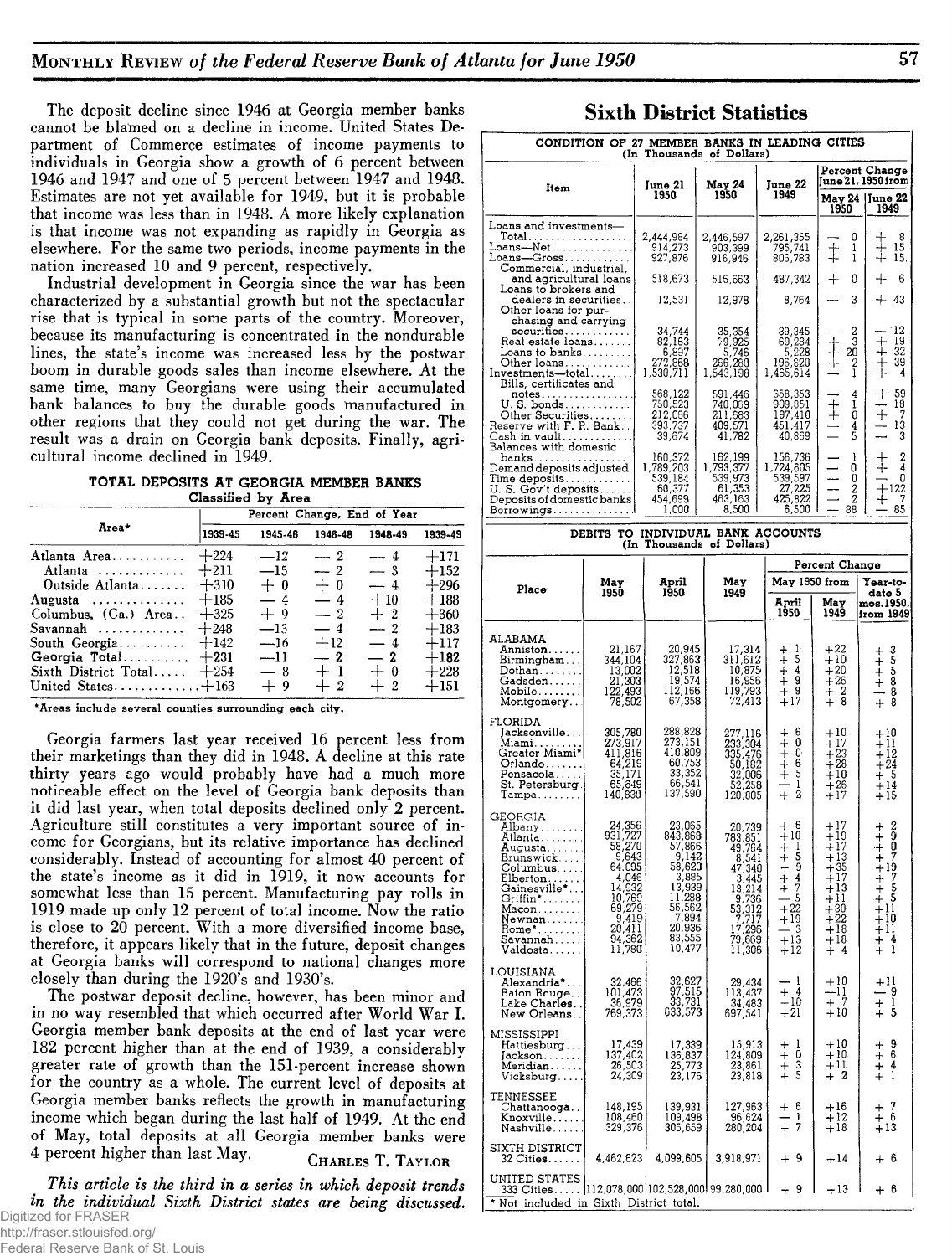# *District Business Conditions*

#### **Increase in Deposit Activity**

**D** EMAND deposits are being used more actively than before,<br>localing cities of the Sixth District In May, demand deposits according to data on the turnover of deposits at banks in leading cities of the Sixth District. In May, demand deposits at these banks were being used at a seasonally adjusted rate of 22.2 times a year. The rate was 20.3 times a year ago. Early reports indicate that the increased activity was maintained in June.

The turnover of demand deposits is a measure of the relationship between deposits and bank debits, consisting of checks and other withdrawals from deposit accounts. Converted to an annual basis, the turnover figure shows how many times, on an average, deposits are withdrawn and redeposited during the year. The turnover rates thus measure roughly what is sometimes called the velocity of circulation of that important part of the money supply represented by bank deposits.





An increase in the rate of deposit turnover generally means that spending is growing faster than deposits. This May, for example, the amount of demand deposits at the banks in leading cities of the District averaged only 2 percent higher than in May 1949. Debits to those deposit accounts, however, were 13 percent greater.

**WARTIME DECLINE.** Generally speaking, an increase in the rate of deposit turnover is characteristic of a period of expanding business activity. The war period was a notable exception. Although deposits expanded during the war, limitations on spending led to a decline in the rate of turnover and by 1945 it was only 55 percent of the 1935-39 average. The lowered rate meant that the expanded money supply was not exerting its full potential effect on increasing the price level.

**POSTW AR DEVELOPMENTS.** Beginning with 1946, the rate of turnover rose and the rise continued throughout 1948, when the turnover averaged 80 percent of the 1935-39 figure. During the same period demand deposits remained relatively stable. As a result of the increased rate of turnover, however, the deposits in 1946 were performing the work that would have required about 80 percent more deposits if they had been used at the rate prevailing in 1945.

So long as production is sufficient to provide the goods Digitized for FRASER

and services needed to offset an increased rate of spending, there need necessarily be no rise in the general price level even though the rate of deposit turnover is expanding. Although production was increasing from 1945 to 1948, the increase was insufficient to satisfy the increased demands at the old prices. The general price level as measured by the Bureau of Labor Statistics Wholesale Price Index rose 56 percent between 1945 and 1948.

During 1949, a slight decline in the rate of spending was indicated by the average rate of turnover at the District banks, reflecting the business recession and a decline in the general price level. This year, however, the seasonally adjusted rate has increased each month. In May the rate amounted to 90 percent of the 1935-39 average, an increase of 17 percent since December 1949. The May rate was highest for any month since early in 1942. This growth has been accompanied by an increase in the general price level.

**SPENDING UP IN EACH STATE.** A higher rate of spending this May than last is shown by all except one of the 36 District cities reporting bank debits. For the District as a whole, debits were 14 percent greater. Deposits at the reporting banks, however, expanded only 5 percent.

The same contrast is shown when the figures are grouped by states. At the Georgia reporting banks, debits were 20 percent greater this May than they were last year; deposits were up 4 percent. Debits at the Florida reporting banks were 18 percent greater, but deposits rose only 7 percent. At the Mississippi reporting banks, debits rose 9 percent, but deposits were at just about the same level this May as they were in May 1949. An identical rate of increase in bank debits was reported for the Alabama banks; deposits rose 4 percent. At the banks reporting from Tennessee, debits were up 16 percent, but deposits rose only 8 percent. c.T.T.

#### **Inventory Growth and Sales Trends**

Even without the stimulus provided by the National Service Life Insurance refunds during previous months, sales at Sixth District department stores in May continued at approximately the same level as in April after allowance is made for seasonal influences. During the first half of June, sales at the weekly reporting stores were 8 percent greater than those during that part of last June. If the trend continued throughout the remainder of the month, seasonally adjusted sales for June will be at about the same level as in May.

The contrast between the trends in inventories this year and those of last year is more striking than the contrast in the sales trends. At the end of May this year, total inventories of District department stores were 10 percent greater than on the corresponding date in 1949. Moreover, inventories have been increasng faster in recent months than sales.

## **Bank Announcement**

*On June 1***,** *1950, the St. Simons State Bank, St. Simons Island***,** *Georgia,* **a.** *newly organized nonmember bank***,** *opened for business and began remitting at par. This bank has a capital of \$25,000 and surplus and undivided profits of \$15,000***.** *The President and Cashier of the bank is J***.** *H***.** *Lester, Jr., and the Vice President is J. C. Strother.*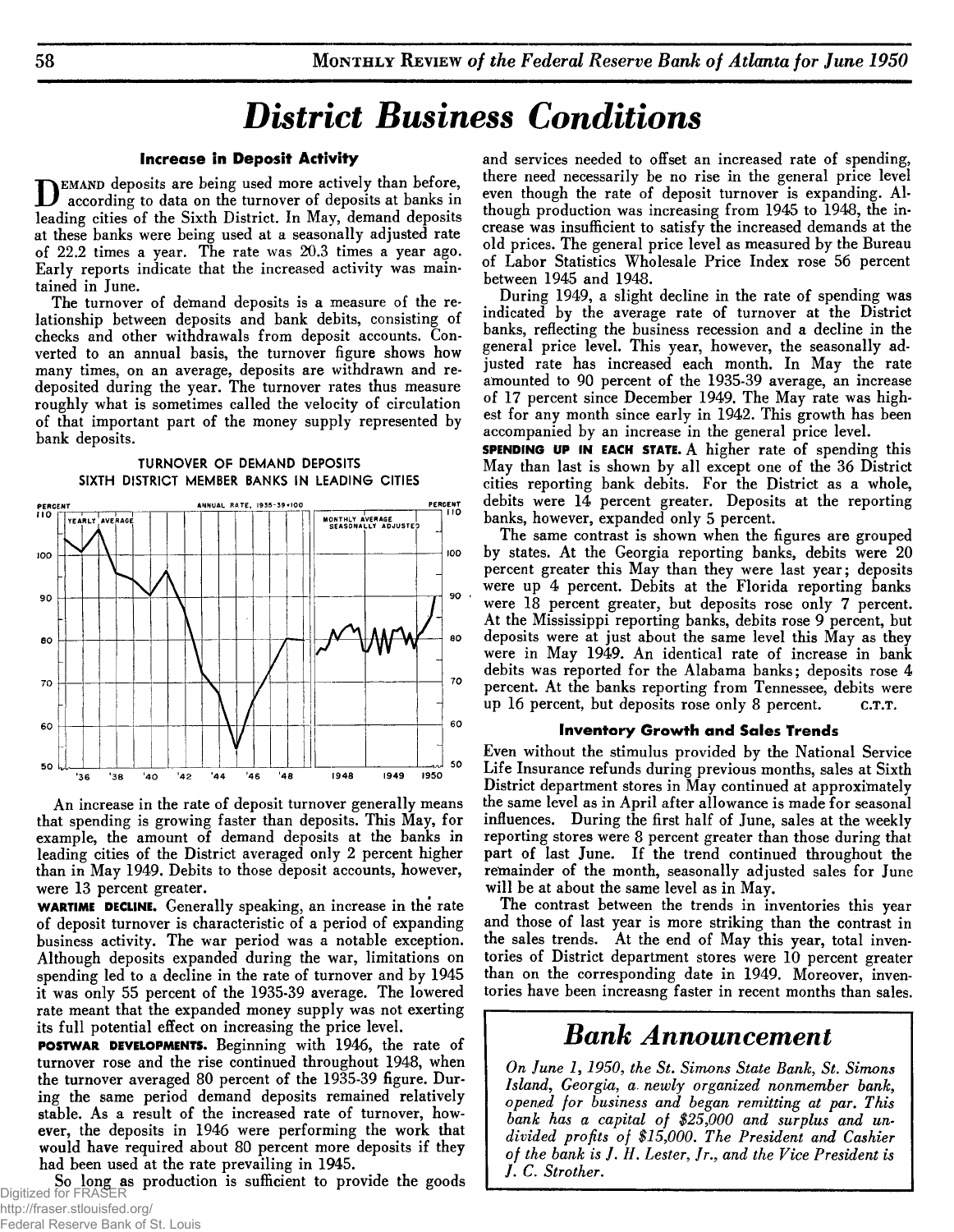Merchants were reducing their inventories during the first half of last year. Sales were below the levels of the corresponding months in 1948, and prices were declining. Inventories, however, were being cut at even greater rates than the rates at which sales were declining. Department store inventories reached their postwar peak in November 1948 when the seasonally adjusted index stood at 377 percent of the 1935-39 average. Immediately thereafter reductions began and by mid-1949 inventories were 14 percent lower on a seasonally adjusted basis than seven months earlier.

During the second half of 1949, although the general level of sales did not differ markedly from that of the first half, the stores began to build up their inventories. By the end of the year, department stores in the District reported that after adjustment was made for seasonal variation, inventories were 10 percent higher than at midyear. Although the rate of growth has slowed down since the beginning of this year, inventories were considerably higher this May than last. But they are still below the peak reached in late 1948.

An effort to restore a better balance between inventories and sales rather than a scramble to build up stocks in anticipation of price increases seems to be reflected in the current figures. The stores have added to their inventories most in those departments where sales showed the greatest rates of growth over last year. Preliminary reports from a selected group of department stores, for example, show May sales of pianos, radios, television sets, and phonographs up 88 percent from last year. The inventories of these items were up 29 percent, the greatest increase reported for any major department. On the other hand the women's coat and suit department reported sales down 5 percent from last year and inventories reduced 7 percent in value. These comparisons show no "involuntary" inventory accumulation.

#### SIXTH DISTRICT DEPARTMENT STORE SALES AND STOCKS **B y D e p a r tm e n ts\***

| Selected Departments                                                                                                                                                                                                                                                                         | Percent Change<br>May 1950 from May 1949                                |                                                                     |  |  |
|----------------------------------------------------------------------------------------------------------------------------------------------------------------------------------------------------------------------------------------------------------------------------------------------|-------------------------------------------------------------------------|---------------------------------------------------------------------|--|--|
|                                                                                                                                                                                                                                                                                              | Sales                                                                   | Stocks                                                              |  |  |
| Silverware and Jewelry<br>Women's & Misses'Ready-to-Wear Accessories.<br>Women's & Misses' Coats and Suits<br>Women's & Misses' Dresses<br>Men's Clothing<br>Furniture and Bedding<br>Domestic Floor Coverings<br>Major Household Appliances<br>Pianos, Radios, Television, Phonographs, etc | - 8<br>$+4$<br>$-5$<br>$+0$<br>$+10$<br>$+21$<br>$^{+9}_{+12}$<br>$+88$ | $\pm^{14}_{10}$<br>$-7$<br>$+12$<br>$+24$<br>$^{+8}_{+46}$<br>$+29$ |  |  |
|                                                                                                                                                                                                                                                                                              |                                                                         |                                                                     |  |  |

\*Preliminary, based upon sales of selected stores in leading cities.

Not only are stocks higher than they were last year, but forward commitments are greater. In January and February, outstanding orders at a selected group of District department stores were well below those of the corresponding months last year. At the end of March, however, they were 6 percent greater and at the end of April and May, they had expanded 27 and 45 percent, respectively, from 12 months previously.

C.T.T.

## *New Retail Credit Survey*

Copies of the *Retail Credit Survey for 1949*, recently completed by this Bank, are available free of charge. Requests should be addressed to the Research Department. The survey is a detailed analysis of changes in sales and accounts receivable in nine major lines of business in the Sixth District, tabulated by states, principal cities, and areas.

### **Sixth District Indexes**

|                                                                    |             |    |                                              |                   | DEPARTMENT STORE SALES                                         |                   |                     |                                          |                   |  |  |
|--------------------------------------------------------------------|-------------|----|----------------------------------------------|-------------------|----------------------------------------------------------------|-------------------|---------------------|------------------------------------------|-------------------|--|--|
| Place                                                              |             |    |                                              | Adiusted**        |                                                                |                   |                     | Unadjusted                               |                   |  |  |
|                                                                    |             |    | May<br>1950                                  | Apr.<br>1950      | May<br>1949                                                    | May<br>1950       |                     | Apr.<br>1950                             | May<br>1949       |  |  |
| DISTRICT<br>Atlanta.                                               |             |    | 390                                          | 397               | 376г<br>415r                                                   | 378               |                     | 389                                      | 365               |  |  |
| Baton Rouge                                                        |             |    | 426<br>423                                   | 446<br>413        | 441r                                                           | 405<br>419        |                     | 428<br>413                               | 394<br>436        |  |  |
| Birmingham<br>Chattanooga                                          |             |    | 386<br>388                                   | 372<br>371        | 384r<br>342r                                                   | 382<br>388        |                     | 354<br>371                               | 381<br>342        |  |  |
| Jackson<br>Jacksonville                                            |             |    | 433<br>442                                   | 384<br>368        | 395r<br>430r                                                   | 398               |                     | 399<br>364                               | 364<br>404        |  |  |
| Knoxville                                                          |             |    | 378                                          | 409               | 371 r                                                          | 415<br>390        |                     | 413                                      | 382               |  |  |
| Macon<br>Miami                                                     |             |    | 409<br>420                                   | 395<br>392        | 330r<br>379r                                                   | 384<br>361        |                     | 340<br>407                               | 310<br>326        |  |  |
| Montgomery<br>Nashville                                            |             |    | 390<br>444                                   | 383<br>451        | 374r<br>422r                                                   | 370<br>467        |                     | 364<br>446                               | 356<br>443        |  |  |
| New Orleans<br>Tampa                                               |             |    | 367<br>521                                   | 367<br>511        | 372r<br>485г                                                   | 345<br>489        |                     | 374<br>516                               | 350<br>456        |  |  |
|                                                                    |             |    |                                              |                   |                                                                |                   |                     |                                          |                   |  |  |
|                                                                    |             |    |                                              | Adjusted**        | DEPARTMENT STORE STOCKS                                        |                   |                     | Unadjusted                               |                   |  |  |
| Place                                                              |             |    | May                                          | Āрr.              | May<br>May                                                     |                   |                     | Apr.                                     | May               |  |  |
|                                                                    |             |    | 1950                                         | 1950              | 1949                                                           | 1950              |                     | 1950                                     | 1949              |  |  |
| DISTRICT<br>Atlanta                                                |             |    | 370<br>478                                   | 360<br>460        | 336г<br>415r                                                   | 366<br>473<br>283 |                     | 378<br>474                               | 332<br>410        |  |  |
| Birmingham                                                         |             |    | 298<br>405                                   | 281<br>396        | 294r<br>355г                                                   | 413               |                     | 295<br>408                               | 279<br>362        |  |  |
| Montgomery<br>Nashville<br>New Orleans. .                          |             |    | 529<br>336                                   | 545<br>347        | 486r<br>307r                                                   | 524<br>346        |                     | 566<br>365                               | 482<br>317        |  |  |
|                                                                    |             |    |                                              |                   |                                                                |                   |                     |                                          |                   |  |  |
|                                                                    |             |    |                                              |                   | GASOLINE TAX COLLECTIONS***                                    |                   |                     |                                          |                   |  |  |
|                                                                    |             |    |                                              | Adjusted**        |                                                                |                   |                     | Unadjusted                               |                   |  |  |
| Place                                                              |             |    | May<br>1950                                  | April<br>1950     | May<br>1949                                                    | May<br>1950       |                     | April<br>1950                            | May<br>1949       |  |  |
| SIX STATES<br>Alabama                                              |             |    | 238<br>232                                   | 232<br>231        | 216<br>208                                                     | 241<br>237        |                     | 239<br>234                               | 218<br>212        |  |  |
| Florida                                                            |             |    | 221                                          | 239               | 200                                                            | 223<br>249        |                     | 255<br>252                               | 202               |  |  |
| Georgia<br>Louisiana                                               |             |    | 249<br>276                                   | 244<br>231        | 192<br>271<br>258                                              |                   |                     | 227                                      | 192<br>253<br>229 |  |  |
| Mississippi<br>Tennessee                                           |             |    | 241<br>232                                   | 208<br>233        | 234<br>236<br>232<br>233                                       |                   |                     | 212<br>235                               | 233               |  |  |
|                                                                    |             |    |                                              |                   |                                                                |                   |                     |                                          |                   |  |  |
| COTTON CONSUMPTION*                                                |             |    |                                              |                   | ELECTRIC POWER PRODUCTION <sup>®</sup>                         |                   |                     |                                          |                   |  |  |
| Place                                                              | May<br>1950 |    | April<br>1950                                | May<br>1949       |                                                                |                   | April<br>1950       | March<br>1950                            | April<br>1949     |  |  |
| TOTAL<br>Alabama                                                   | 135<br>135  |    | 145<br>147                                   | 109<br>118        | SIX STATES.<br>Hydro-                                          |                   | 379                 | 409                                      | 357               |  |  |
| Georgia                                                            | 139         |    | 148                                          | 106<br>49         | generated                                                      |                   | 287                 | 375                                      | 317               |  |  |
| Mississippi<br>Tennessee                                           | 116         | 83 | 86<br>121                                    | 105               | Fuel-<br>generated                                             |                   | 500                 | 454                                      | 409               |  |  |
|                                                                    |             |    |                                              |                   |                                                                |                   |                     |                                          |                   |  |  |
|                                                                    |             |    | <b>MANUFACTURING</b><br><b>EMPLOYMENT***</b> |                   | CONSTRUCTION CONTRACTS<br>April<br>May<br>May<br>1950<br>Place |                   |                     |                                          |                   |  |  |
| Place                                                              | April       |    | March                                        | April             | DISTRICT                                                       |                   | 795                 | 1950<br>531.                             | 1949<br>508       |  |  |
|                                                                    | 1950<br>140 |    | 1950                                         | 1949              | Residential                                                    |                   | 1,254<br>572<br>777 | 950                                      | 724               |  |  |
| SIX STATES.<br>Alabama                                             | 141.        |    | 140<br>141 <sup>.</sup>                      | 139<br>144        | Other……<br>Alabama                                             |                   |                     | 328<br>523                               | 403<br>508        |  |  |
| Florida<br>Georgia                                                 | 134<br>141  |    | 137<br>140                                   | 132<br>138        | Florida<br>Georgia                                             |                   | 820<br>780          | 546<br>640                               | 646<br>463<br>517 |  |  |
| Louisiana.<br>Mississippi                                          | 130<br>134  |    | 130<br>136                                   | 135<br>133        | Louisiana.<br>Mississippi                                      |                   | 488<br>596          | 625<br>204                               | 212               |  |  |
| Tennessee .                                                        | 148         |    | 148                                          | 145               | Tennessee.                                                     |                   | 1,059               | 605                                      | 471               |  |  |
|                                                                    |             |    |                                              |                   |                                                                |                   |                     |                                          |                   |  |  |
| <b>CONSUMERS</b>                                                   |             |    | PRICE INDEX<br>April                         |                   | ANNUAL RATE OF TURNOVER OF<br><b>DEMAND DEPOSITS</b>           |                   |                     |                                          |                   |  |  |
| Item                                                               | May<br>1950 |    | 1950                                         | May<br>1949       |                                                                |                   | May<br>1950         | April<br>1950                            | May<br>1949       |  |  |
| ALL ITEMS. .<br>Food.                                              | 171<br>200  |    | 171<br>198                                   | $\frac{172}{203}$ | Unadiusted. .<br>Adjusted*                                     |                   | 20.4<br>22.2        | 20.8<br>21.1                             | 18.7<br>20.3      |  |  |
| Clothing<br>Fuel, elec.,                                           | 191         |    | 191                                          | 196               | Index**<br>CRUDE PETROLEUM PRODUCTION                          |                   | 89.9                | 85.4                                     | 82.4              |  |  |
| and refrig.<br>Home fur-                                           | 137         |    | 139                                          | 135               |                                                                |                   |                     | IN COASTAL LOUISIANA<br>and mississippi• |                   |  |  |
| nishings<br>$Misc. \ldots$                                         | 183<br>155  |    | 183<br>154                                   | 189<br>154        |                                                                |                   | May                 | April                                    | May<br>1949       |  |  |
| Purchasing<br>power of                                             |             |    |                                              |                   | Unadjusted. .                                                  |                   | 1950<br>308         | 1950<br>302                              | 301               |  |  |
| dollar<br>*Daily average basis                                     | .58         |    | .58                                          | .58               | Adjusted**                                                     |                   | 313                 | 296                                      | 306               |  |  |
| ** Adjusted for seasonal variation<br>***1939 monthly average=100; |             |    |                                              |                   | r Revised                                                      |                   |                     |                                          |                   |  |  |
| other indexes, 1935-39=100                                         |             |    |                                              |                   |                                                                |                   |                     |                                          |                   |  |  |